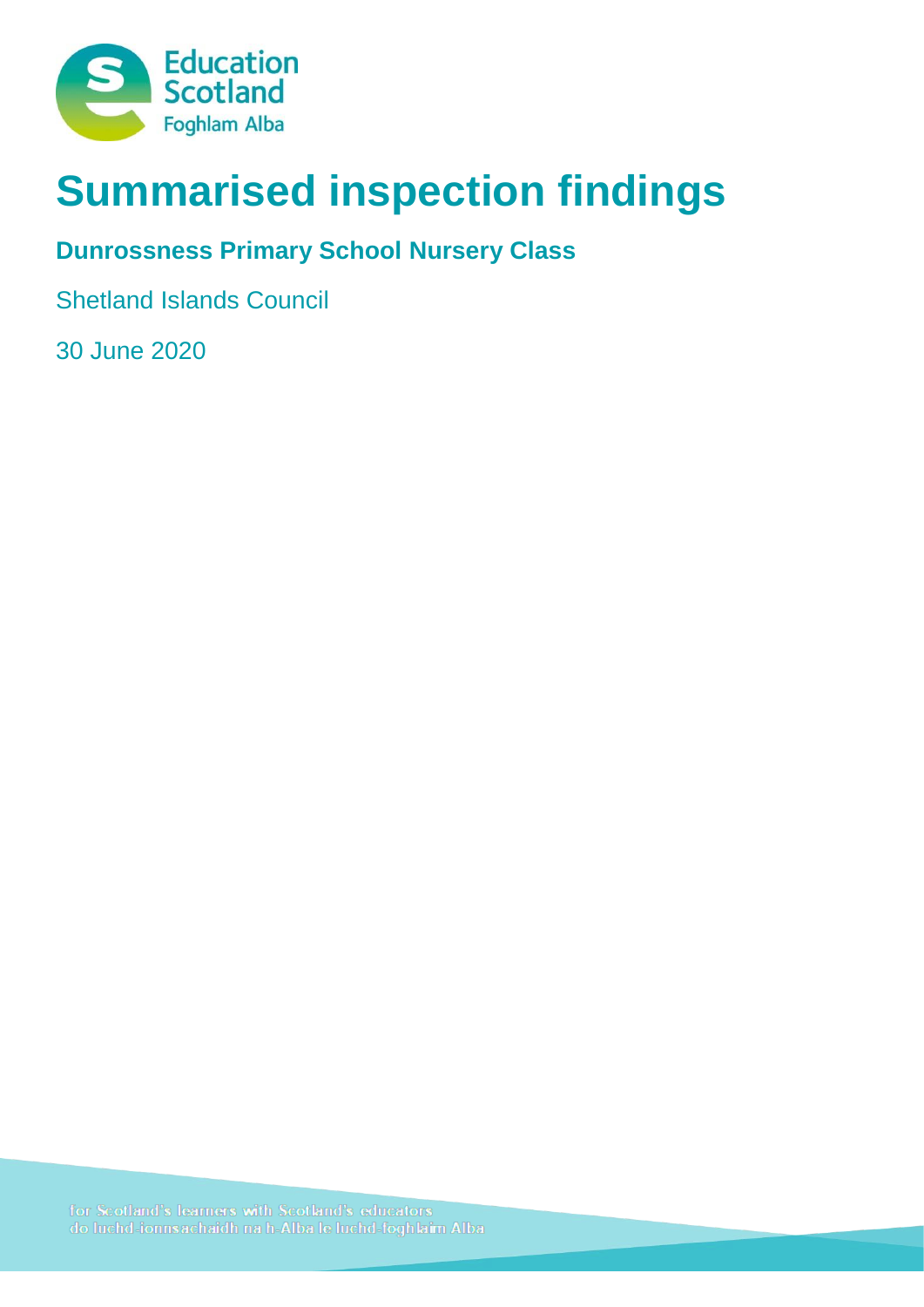### Key contextual information

Dunrossness Nursery is an early learning and childcare setting in the South Mainland area of the Shetland Islands. The setting is located in Dunrossness Primary School and has two playrooms and an outdoor play area. The setting is registered to provide early learning and childcare (ELC) for 30 children at any one time, from three years until they are of an age to attend primary school. At the time of inspection, 33 children were registered. The setting provides the 1140-hour model of ELC to meet the needs of children and families. As a result, the setting has undergone significant change in recent years.

| 2.3 Learning, teaching and assessment                                                                                                                                                                                                                                                                                                                                                                                                                               | good |  |
|---------------------------------------------------------------------------------------------------------------------------------------------------------------------------------------------------------------------------------------------------------------------------------------------------------------------------------------------------------------------------------------------------------------------------------------------------------------------|------|--|
| This indicator focuses on ensuring high quality learning experience for young children. It<br>highlights the importance of a very good understanding of child development and early learning<br>pedagogy. Effective use is made of observation to inform future learning and identify the<br>progress made. Children are involved in planning for their own learning. Together these ensure<br>children's successes and achievements are maximised. The themes are: |      |  |
| learning and engagement<br>quality of teaching<br>effective use of assessment<br>planning, tracking and monitoring                                                                                                                                                                                                                                                                                                                                                  |      |  |

- The recently established nursery team is making a positive start in reaching a shared understanding of approaches to play and learning. They use their knowledge of early learning pedagogy well to support children. Practitioners are building very positive relationships with children and parents. As a result, children are happy, safe and secure. They enjoy their time in the setting. They learn through free-play, in both the indoor and outdoor learning environments. Most children sustain interest and concentrate well for extended periods in purposeful play. They make decisions about where they want to learn, and with whom. This ensures a good level of choice for each individual child. Most children show motivation in their learning and are given effective support by practitioners to explore their own ideas. They have the time to follow their interests and to return to their play throughout the session. All children are friendly, polite and very well mannered.
- Practitioners focus attention on creating a very stimulating and nurturing environment. They are kind, supportive and sensitive in their interactions with children. All practitioners use praise appropriately to build children's self-esteem and confidence in learning. They engage very well in conversation with children, using effective questioning techniques to help children explore their interests and extend their thinking.
- n Children learn in a wide range of interesting contexts with an appropriate focus on real-life experiences. Practitioners listen to children and respond positively to their interests. They plan for specific episodes of learning, recording children's ideas in a 'play and learn' diary. Practitioners strive to meet the differing needs of individuals through effective planning.
- n Practitioners make good use of weekly meetings to discuss their significant observations of children's development and progress. This helps them to reflect on what changes could be made to ensure children are receiving appropriate support and challenge in their learning. Practitioners know children very well as individuals and can talk about their progress. They are now exploring the most effective way of recording aspects of children's learning. As part of this, they are developing their use of achievement folders and e-learning journals. The majority of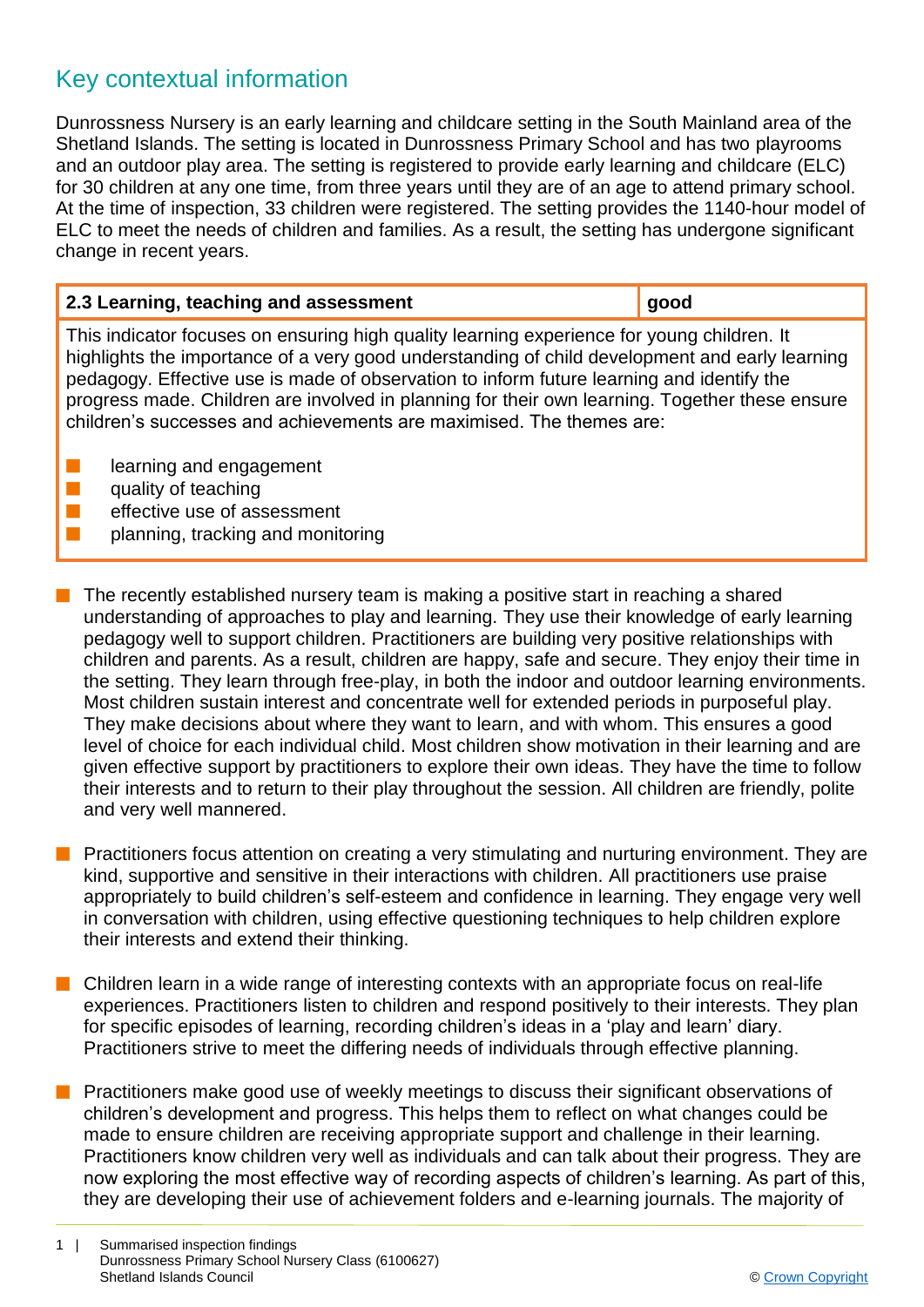parents contribute to their child's e-learning journal and share information from home. This is helping children to talk about events and experiences, both within and out with the setting. Practitioners need to extend consultation methods to support children further in thinking about what they would like to learn next.

- The early years teacher and practitioners are making a promising start in developing systems for tracking children's progress. They use a "focus child model" to gather evidence on the progress individual children are making at given intervals throughout the year. Tracking such information helps practitioners to identify where children are meeting their developmental milestones and where they require more support. Practitioners are gaining confidence in recording children's progress in early literacy, using authority progression pathways. They now need to develop further tracking and recording systems to ensure they identify clear next steps in learning for all children.
- $\blacksquare$  There is a strong sense of community and family within the setting. Practitioners are very knowledgeable about the island context that the setting serves and the challenges this can bring for families. They make very good use of this information in order to secure equity and positive outcomes for all.
- The setting has a clear programme of transition arrangements in place to support children's move into the primary school. Practitioners should continue to work closely with the P1 teacher to share their good knowledge of the children. This good practice supports children's continual progress through the early level.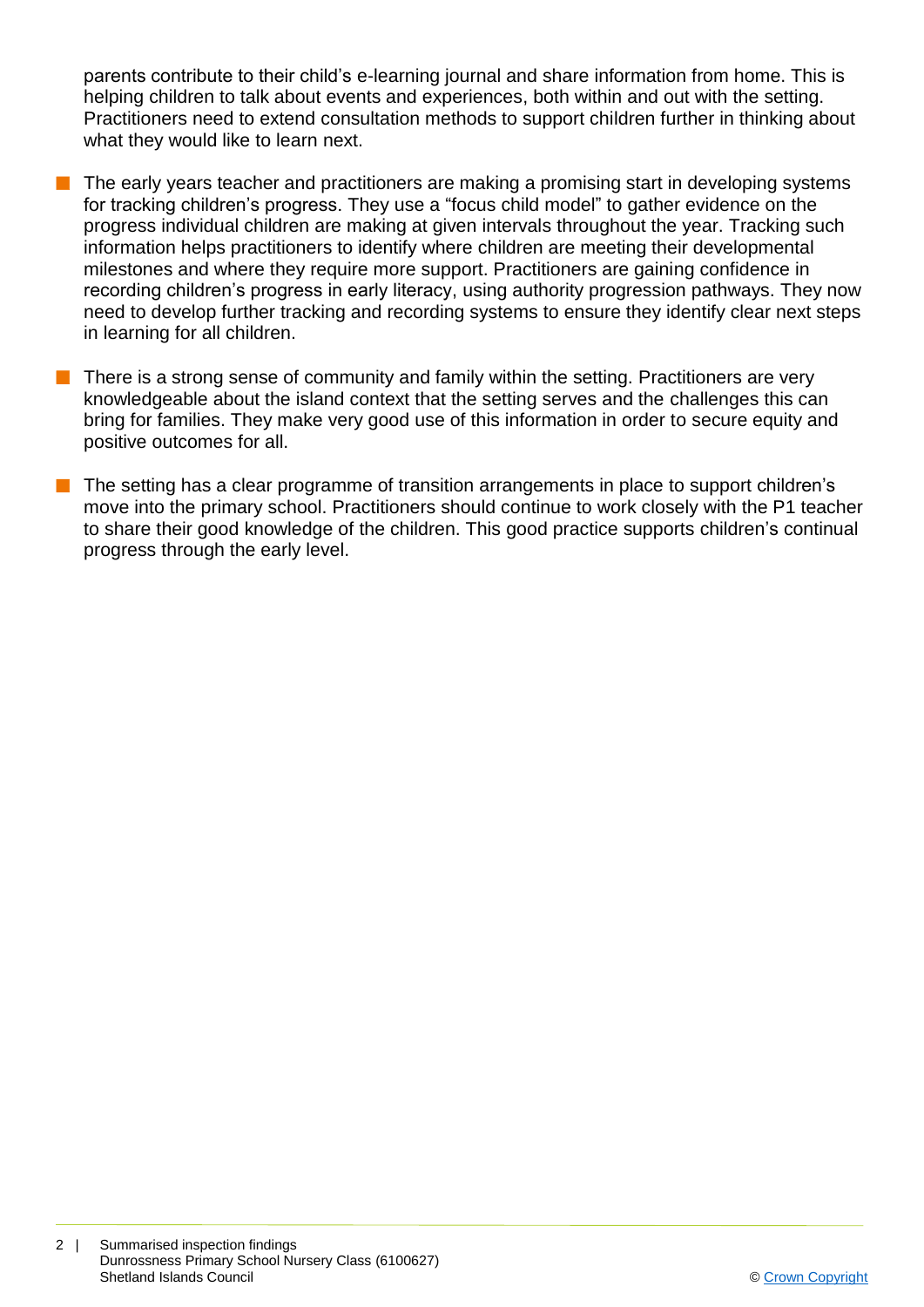#### **2.1 Safeguarding and child protection**

**n** The school submitted self-evaluation information related to child protection and safeguarding. Inspectors discussed this information with relevant staff and, where appropriate, children. In addition, inspectors examined a sample of safeguarding documentation. At the time of the inspection, there were no identified areas for development.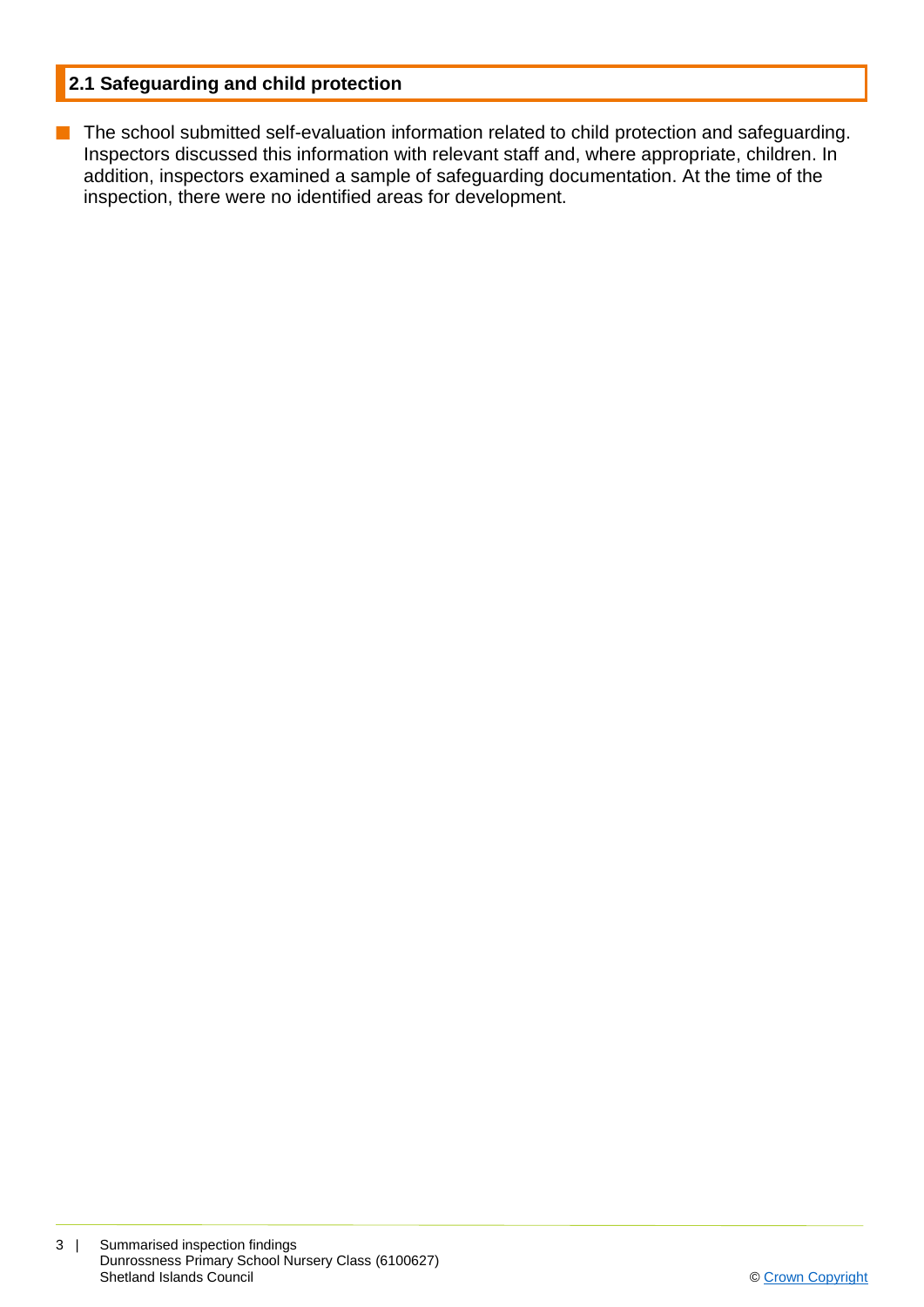#### **3.2 Securing children's progress <b>good good**

This indicator relates to the development and learning of babies, toddlers and young children. It requires clear understanding of early learning and development and pedagogy. It reflects the integrated way young children learn and the importance of experiences and development happening on an individual basis within a supportive, nurturing and stimulating environment. High quality early learning and childcare contributes significantly to enhancing children's progress and achievement as they grow and learn. It can benefit all children by closing the attainment gap and ensuring equity for all. It is about the holistic nature of development and learning ensuring these foundations are secure in order to achieve future attainment success. The themes are:

- **n** progress in communication, early language, mathematics, and health and wellbeing
- $\blacksquare$  children's progress over time
- $\blacksquare$  overall quality of children's achievement
- n ensuring equity for all children
- $\blacksquare$  The very stimulating indoor and outdoor environments and quality of learning activities help practitioners to make sure children are making good progress in their learning. Children are successful, confident and developing skills of responsibility and independence.
- Almost all children are making good progress in health and wellbeing. Practitioners provide a supportive ethos in the setting. They have caring relationships with children and this is helping to promote children's emotional wellbeing. Most children show an understanding of their own emotions using a motivational book 'The Colour Monster' to talk about their feelings. All children are caring, kind and respectful to others. They take turns, share toys and cooperate well when playing. Children learn about healthy lifestyles through discussions about healthy foods as well as the importance of handwashing. Almost all children have a school lunch. Practitioners ensure snack and lunch routines are enjoyable experiences for children. Children display their good fine motor skills in using playdough and writing tools. Outdoors they run, jump and use wheeled toys with agility and confidence.
- n Almost all children are developing good listening and talking skills. They talk confidently about things they are learning and demonstrate a high interest in Vikings. Practitioners use such experiences well to extend children's vocabulary. Children enjoy looking at books for information, listening to stories and they listen well to and carry out simple instructions well. They enjoy having fun with rhyming words. Most children are at an early stage of mark making. A few chose to draw and overwrite on cards. However, activities to promote early writing are too reliant on photocopied worksheets. Children need to develop their writing skills further through real life contexts in play.
- n Children confidently hear and absorb Shetland dialect as part of their language development. They enjoy exploring text on a fictional book 'The Ooriks' by a local author. As part of this, they have fun creating adventures for the characters. Practitioners scribe children's phrases which encourages the use of the local dialect. This is supporting progression in learning well.
- **n** Practitioners ensure children develop their skills appropriately in early numeracy and mathematics. Almost all children sort, match and count. A few demonstrate number recognition skills. Children recognise shapes, patterns and colours in the world around them. Through exploration of an interesting range of materials, children are developing their early mathematical skills well. Older children apply their numeracy skills in real life situations in, for example, ordering the quantity of snack provisions they require from the local shop.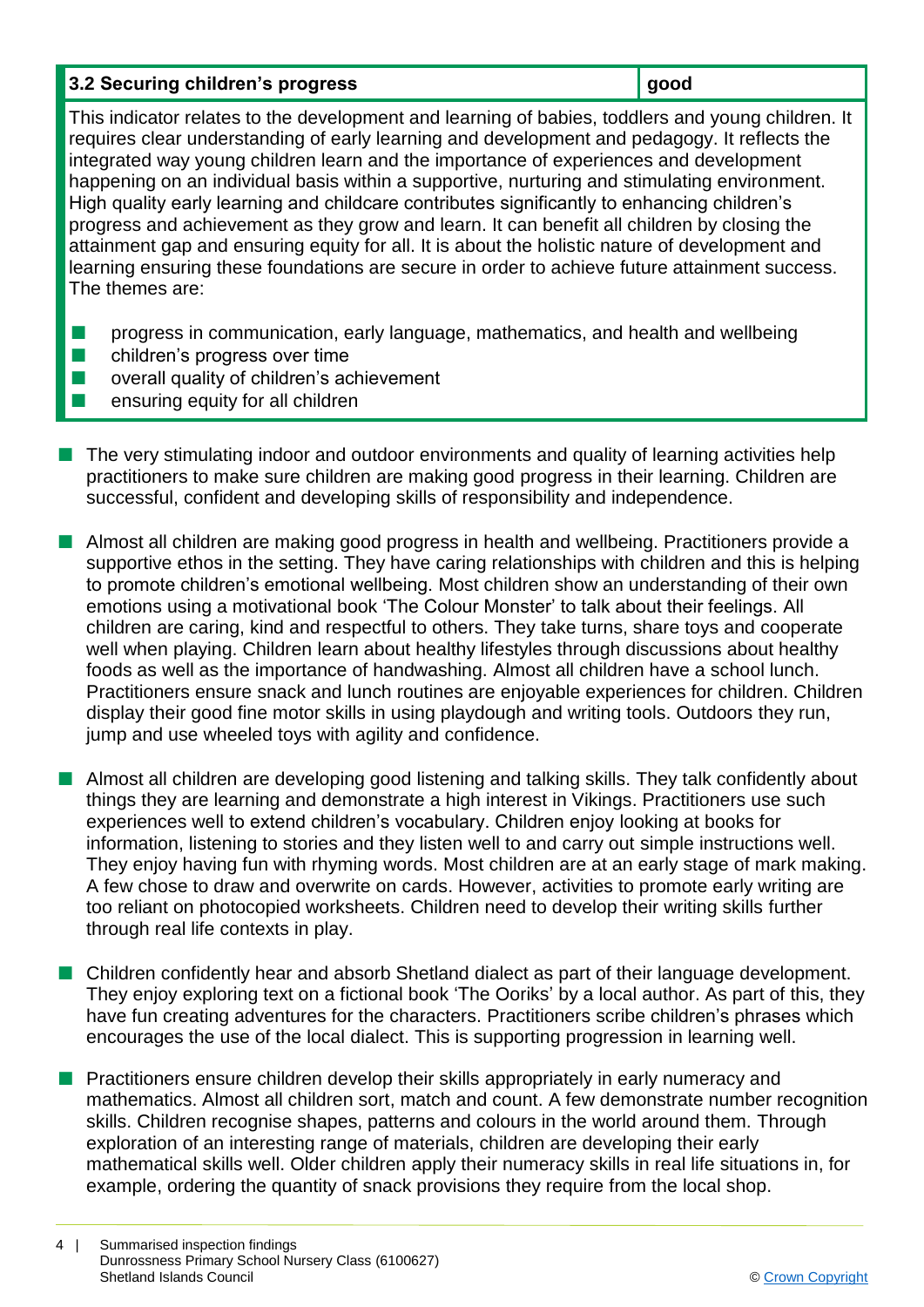- $\blacksquare$  Children are developing skills of creativity through art activities, textile weaving and junk modelling. Practitioners need to increase the range of digital learning experiences to enable children to develop the skills they require for the digital world in which they live.
- $\blacksquare$  All children have very good awareness of their natural surroundings through real life experiences such as visits to the beach, pond dipping, planting and growing activities. The setting engages with a range of partners from the island community to enrich learning experiences for all children and raise their awareness of the world around them. Children take part in the annual Shetland Folk Festival and SMUHA (South Mainland Up Helly Aa), the local fire festival. This adds value to the quality of children's experiences.